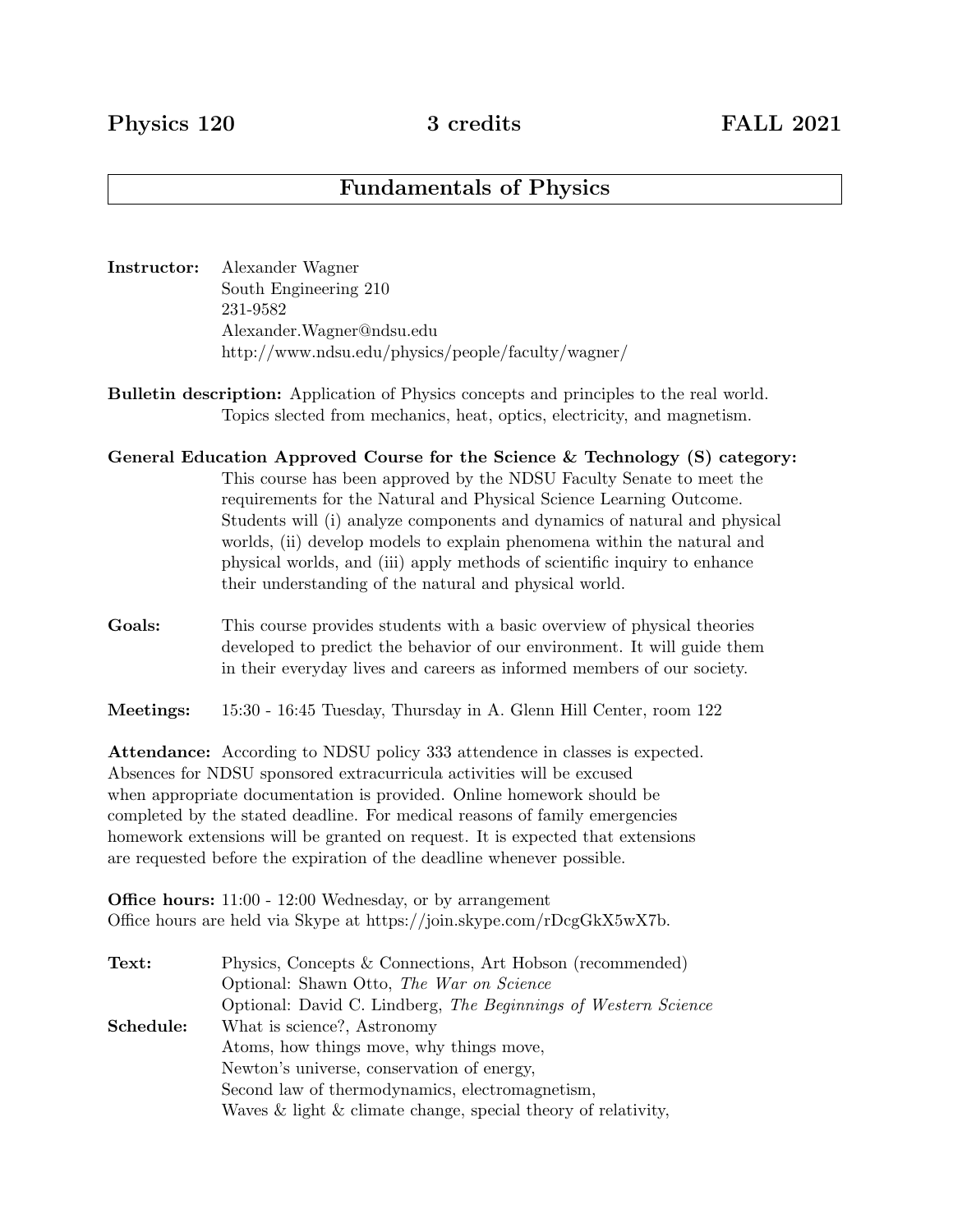Einstein's universe and the new cosmology, the quantum idea, The quantum universe, the nucleus and radioactivity, Fusion and fission, the energy challenge, quantum fields We will cover about one chapter each 1.5 weeks.

Blackboard: This classes uses LON-CAPA instead of blackboard as its content managemement system. LON-CAPA can be accessed by selecting the appropriate server at http://www.ndsu.edu/physics/lon capa/. Your username is everything before the @in your ndsu email address. Follow the "forgot password" link to set your password. Please contact Paul.Omernik@ndsu.edu with any technical issues.

Grading: Problems in LON-CAPA: 100pts Test 1, Sept. 9:  $50 \text{pts}^*$ Test 2, Sept. 23: 50pts<sup>∗</sup> Test 3, Oct. 7:  $50 \text{pts}^*$ Test 4, Oct 21  $50 \text{pts}$ Test 5, Nov. 4:  $50 \text{pts}^*$ Test 6, Nov. 18: 50pts<sup>∗</sup> Test 7, Dec. 2:  $50 \text{pts}^*$ Final, Dec 14, 10:30am-12:30pm: 50pts Participation, extra essay homework: bonus points (up to 50 points) Only the 6 best test scores count. (**Trading estate: Artopped)**, B:  $359-320$ , C:  $319-270$ , D:269-200, I

### General Education Outcomes and Student Learning Assessment:

Both exam questions and homework problems will assess the degree of having reached our General Eduation Approved learning outcomes. Each exam and homework question is designed to assess one of the following abilities:

- 1. Extract and analyze relationships that reflect underlying physical laws.
- 2. Analyze the components that determine the behavior of a physical system.
- 3. Predict the behavior of a physical system in a quantitative manner.
- 4. Learn how to build models of physical systems and use them to make predictions. Applications include developing astronomical models for problems not available on google, as well as unconventiaonal mechanical and quantum mechanical problems.
- 5. Apply the method of scientific inquiry as a tool to understand our physical world. This involves an iterative approach of observing, making hypothese, and testing the predictions entailed by the hypothesis.

6. Apply general physicsl laws to new, previously not encountered situations. Abilties 1-3 relate most closely to Learning Outcome 1: Students will analyze components and dynamics of natural and physical worlds. Ability 4 relates most closely to Learning Outcome 2: Students will develop models to explain phenomena within the natural and physical worlds. Abilities 5 and 6 relate most closely to Learning Outcome 3: Students will apply methods of scientific inquiry to enhance their understanding of the natural and physical world.